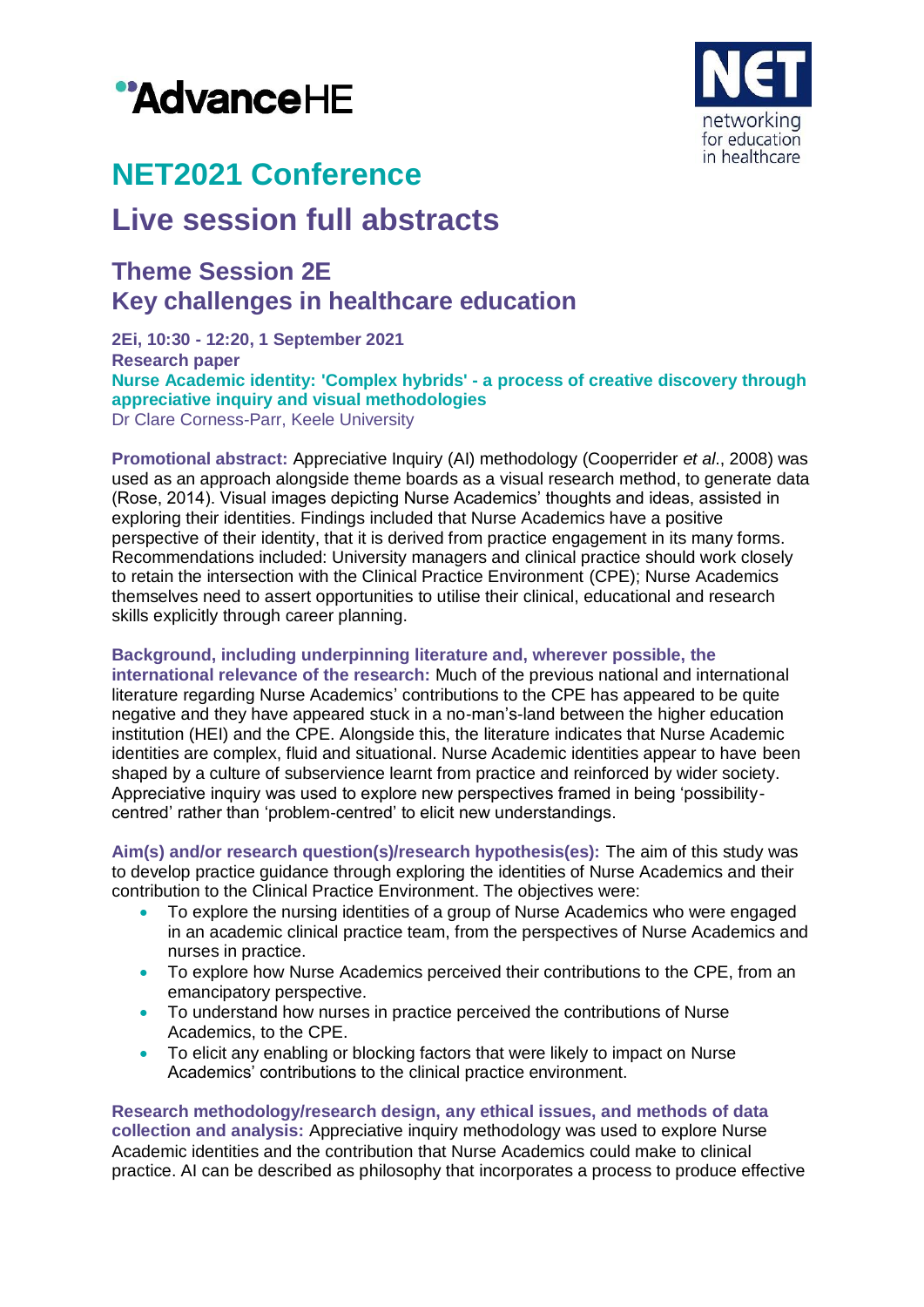positive change. AI focuses on empowerment and assumes that participants will respond positively to their inclusion in the process. Ethical approval was granted where the study was undertaken and from the Health Research Authority. Primary data was collected from Nurse Academics (N=10) and nurses in practice (N=6). Data collection methods included individual semi-structured interviews, focus groups and theme board technique. Data was analysed using thematic analysis.

**Key findings and recommendations:** Findings indicated that Nurse Academic identities were derived from CPE engagement. Nurses in practice see education as an intrinsic element of being a nurse and therefore feel affiliated to the higher education institution. Nurse Academics had positive identities within the HEI and CPE, viewing themselves as 'complex hybrids'. Contested areas included logistical constraints, competing demands and 'Queen Mother' visits to practice (lacking purpose). Recommendations included:

- Nurse Academics' contributions should be conceptualised flexibly, to optimise skillsets to best advantage the CPE. E.g. honorary contracts, teaching in the CPE, supporting Registered Nurses.
- Opportunities for collaborations between Nurse Academics and nurses with their development, writing CPE policies, participating in strategic level meetings within organisations, research projects or publishing.
- Nurse Academic roles need further support at strategic levels within the HEI. Investment is required to identify and facilitate constructive use of time in CPE activities and profiling the CPE contributions within job descriptions for Nurse Academics to use their time creatively to support practice.
- Collaborative opportunities need to be visionary at senior levels between the HEI and CPE. This is a critical 'window of opportunity' for senior managers, so Nurse Academics' contributions to the CPE can be mutually beneficial.

#### **Three key points to indicate how your work contributes to knowledge development within the selected theme:**

- This research presents a differing perspective on Nurse Academic identities, showing they are established in the HEI setting and can make meaningful contributions to the CPE using their academic repertoire.
- Recommendations include that senior managers in HEIs and the CPE should work more closely to retain the highly prized intersection with the CPE.
- It is important for Nurse Academics to define their identity, when considering their transition into the HEI.
- Nurse Academics themselves need to be supported to assert opportunities to utilise their clinical, educational and research skills explicitly through career planning to draw on their expertise.

#### **References:**

Andrew, N. & Robb, Y. (2011) 'The duality of professional practice in nursing :Academics for the 21st century.' *Nurse Education Today*, 31, 429-433.

Cardoso, I., Batista, P. & Graca, A. (2014) 'Professional Identity in Analysis: A systematic Review of the Literature.' *The Open Sports Science Journal*, 7, 83-97.

Cooperrider, D., Whitney, D. & Stavros, J. (2008) *Appreciative Inquiry Handbook: for Leaders of Change*. Crown Publishing Inc.

Gillett, K. (2014) 'Nostalgic constructions of nurse education in British national newspapers.' *Journal of Advanced Nursing*, 70(11), 2495-2504.

Johnson, M., Cowin, L., Wilson, I. & Young, H. (2012) 'Professional identity and nursing: contemporary theoretical developments and future research challenges.' *International Nursing Review*, 59(4), 562-569.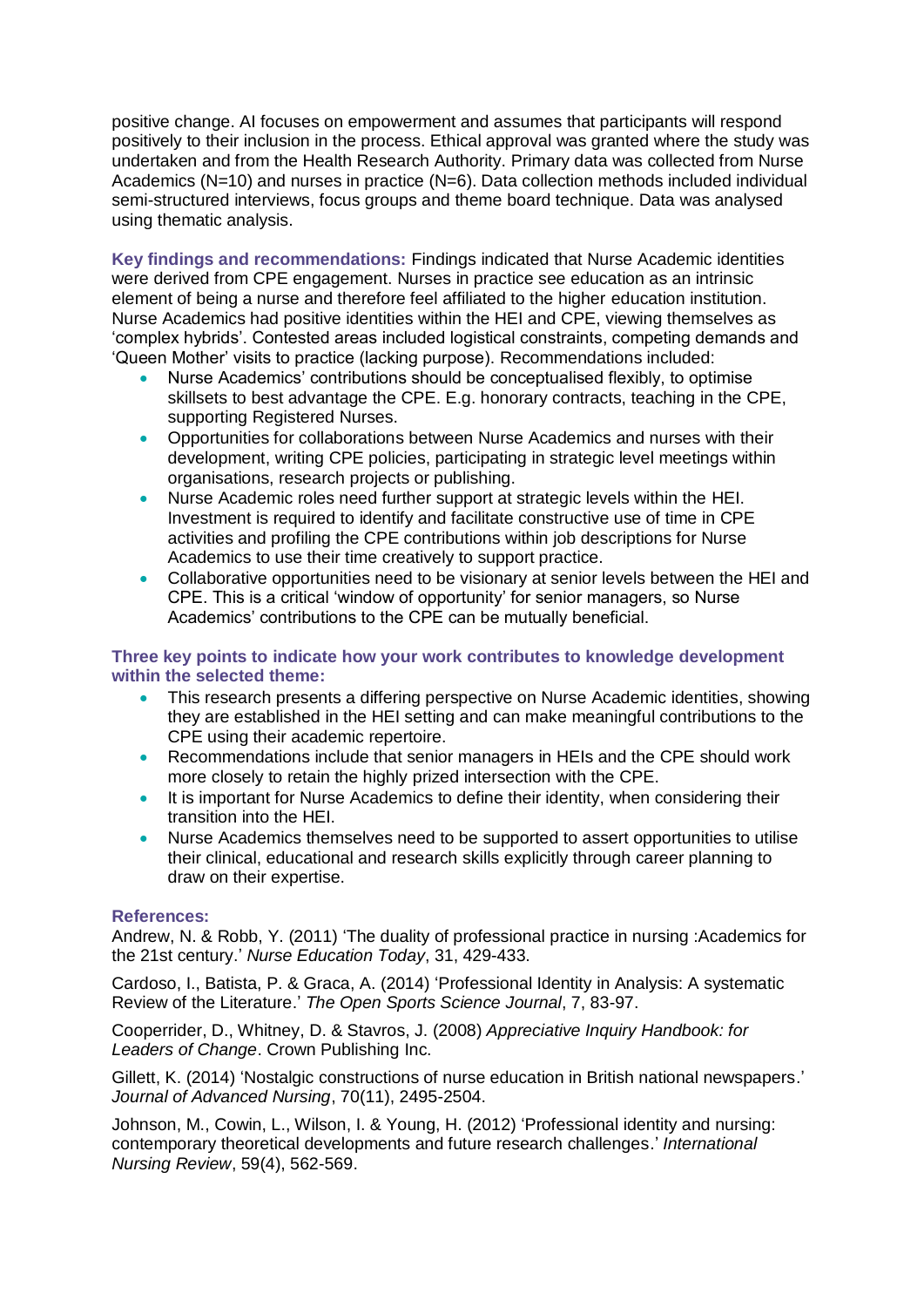Leiff, S., Baker, L., Mori, B., Egan-Lee, E., Chin, K. & Reeves, S (2012) 'Who am I/ Key influences on the formation of academic identity within a faculty development program.' *Medical Teacher*, 34, 208-215.

Munro, G., O'Meara, P. & Mathisen, B. (2018) 'Paramedic academics in Australia and New Zealand: The 'no man's land' of professional identity.' *Nurse Education in Practice,* 33, 33- 36.

Ross, F., Marks-Maran, D. & Tye, C. (2013) 'A foot in two camps: An exploratory study of nurse leaders in universities.' *Nurse Education Today*, 33(11), 1342-1346.

**Keywords:** Nurse Academic, Identity, Appreciative Inquiry.

**2Eii, 10:30 - 12:20, 1 September 2021 Innovation paper Using virtual spaces to enhance peer learning and develop a community of practice** Mel Lindley and Ross Mallett, Sheffield Hallam University

**Promotional abstract:** This session will outline how virtual spaces have been used across a range of programmes (undergraduate Interprofessional Education, Pre-Registration Masters, Degree Apprenticeships and postgraduate Advanced Practice) to facilitate student collaboration outside the classroom, enhance interactivity and develop a community of practice. It will demonstrate the approach taken and technologies utilised. Outputs of this approach, including analytics, feedback from students and staff perceptions, will be shared; as well as lessons learned. Recommendations for effective implementation and optimisation of student engagement will be discussed, with consideration for infrastructure and resourcing constraints in the current higher education context.

**Background, context and evidence base for the innovation, including, where possible, its international relevance:** Optimising students' experience through innovative and dynamic teaching approaches, the utilisation of appropriate learning technologies, feedback and developing a sense of belonging are core to engaging students (Taylor & Robinson, 2012). Creating a sense of belonging, identity and connectedness are integral in developing learning communities; with lack of social integration and a sense of attachment to an institution known to contribute to student attrition (Berryman & Eley, 2019; Kane *et al*., 2014; Masika & Jones, 2016). Maintaining a community of practice through virtual space use requires additional consideration. System usability, tutor presence and activity, as well as the need for academic content, not just social interaction, contribute to the persistence of users in virtual communities (Laux, Luse & Mennecke, 2016).

**Aim/focus of the innovation:** To improve the student experience during periods when students were off campus and/or in the workplace, online communities were established for a range of undergraduate and postgraduate programmes within the College of Health, Wellbeing and Life Sciences at Sheffield Hallam University. The overarching aim of these communities was to support student induction, transition and belonging; and develop vibrant learning communities of practice. Their purpose ranged from providing early access prior to enrolment, sharing course information and opportunities for introductions, to facilitating peer learning, sharing academic content, providing opportunities for discussion and a space for collaboration and feedback.

**Implementation of the innovation:** Staff were provided with support and guidance in the planning and implementation stages to ensure due consideration was given to the use of virtual spaces relevant to the learning aims of the programme of study. Digital capability training was also delivered to ensure staff confidence and familiarity with the learning technologies. The virtual communities were introduced to students highlighting their integral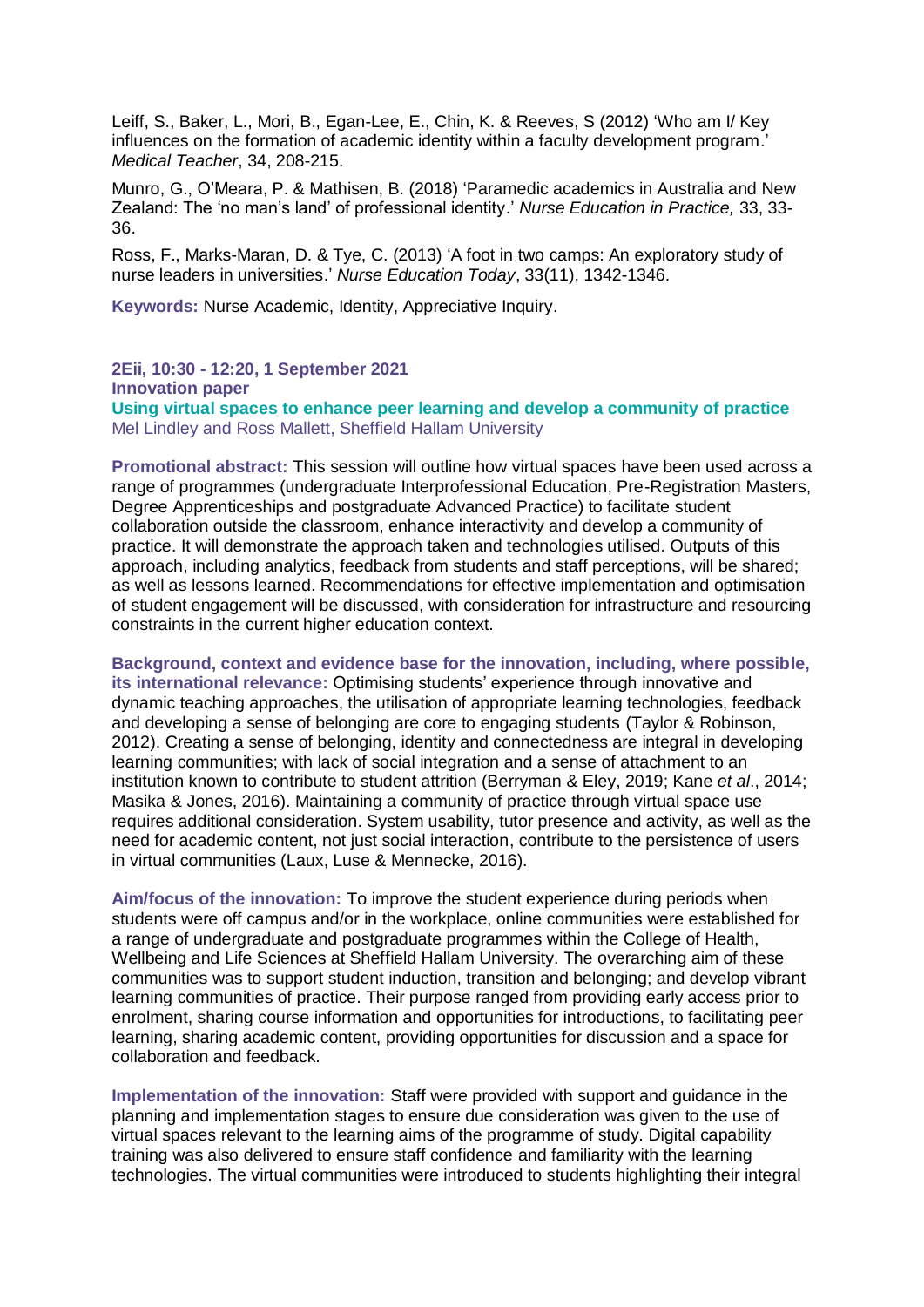nature to the programme of study. Students were asked to discuss and agree engagement and ground rules. They also received in-class support and resources to ensure access to and understanding of its full functionality.

**Methods used to assess the innovation:** Several methods were utilised to evaluate different perspectives and metrics for the innovation. Efficacy of the communities was undertaken in the form of digital site analytics including monitoring of numbers of active users, posts and comments by staff and students. Student feedback was captured through informal dialogue, structured focus groups and completion of questionnaires. Staff perspectives were gathered through requests for feedback and the sharing of experiences.

**Key findings:** Early access to virtual communities prior to enrolment was positively reported; especially by international students who were unsure of what to expect and others unable attend the initial course induction. A high level of student engagement across postgraduate advanced practice modules was demonstrated, irrespective of tutor activity. The use of virtual spaces in standalone undergraduate and/or interprofessional modules, however, was generally less successful and dependent on a high academic staff presence. Analysis has resulted in the development of recommendations and practice guidelines relative to context; incorporating factors such as staff development needs, engagement, system usability, infrastructure and resourcing.

**Three key points to indicate how your work contributes to knowledge development within the selected theme:**

- Innovative use of blended learning and social media can develop a community of practice.
- It can provide effective facilitation of learning for Pre- and Post-Registration Health and Social Care students.
- Enhancement of interactivity, collaboration and peer-learning goes beyond the classroom.

#### **References:**

Berryman, M. & Eley, E. (2019) 'Student belonging: critical relationships and responsibilities.', *International Journal of Inclusive Education*, 23(9) 985-1001.

Kane, S., Chalcraft, D. & Volpe, G. (2014) 'Notions of belonging: First year, first semester higher education students enrolled on business or economics degree programmes.' *International Journal of Management Education*, 12(2), 193-201.

Laux, D., Luse, A. & Mennecke, B.E. (2016) 'Collaboration, connectedness, and community: An examination of the factors influencing student persistence in virtual communities.' *Computers in Human Behaviour*, 57, 4652-464.

Masika, R. & Jones, J. (2016) 'Building student belonging and engagement: insights into higher education students' experiences of participating and learning together.' *Teaching in Higher Education*, 21(2), 138-150.

Taylor, C. & Robinson, C. (2012) 'Student engagement in higher education: theory, context, practice.' *Journal of Applied Research in Higher Education*, 4(2).

**Keywords:** Virtual Spaces, Community of Practice, Sense of Belonging, Engagement, Peerlearning.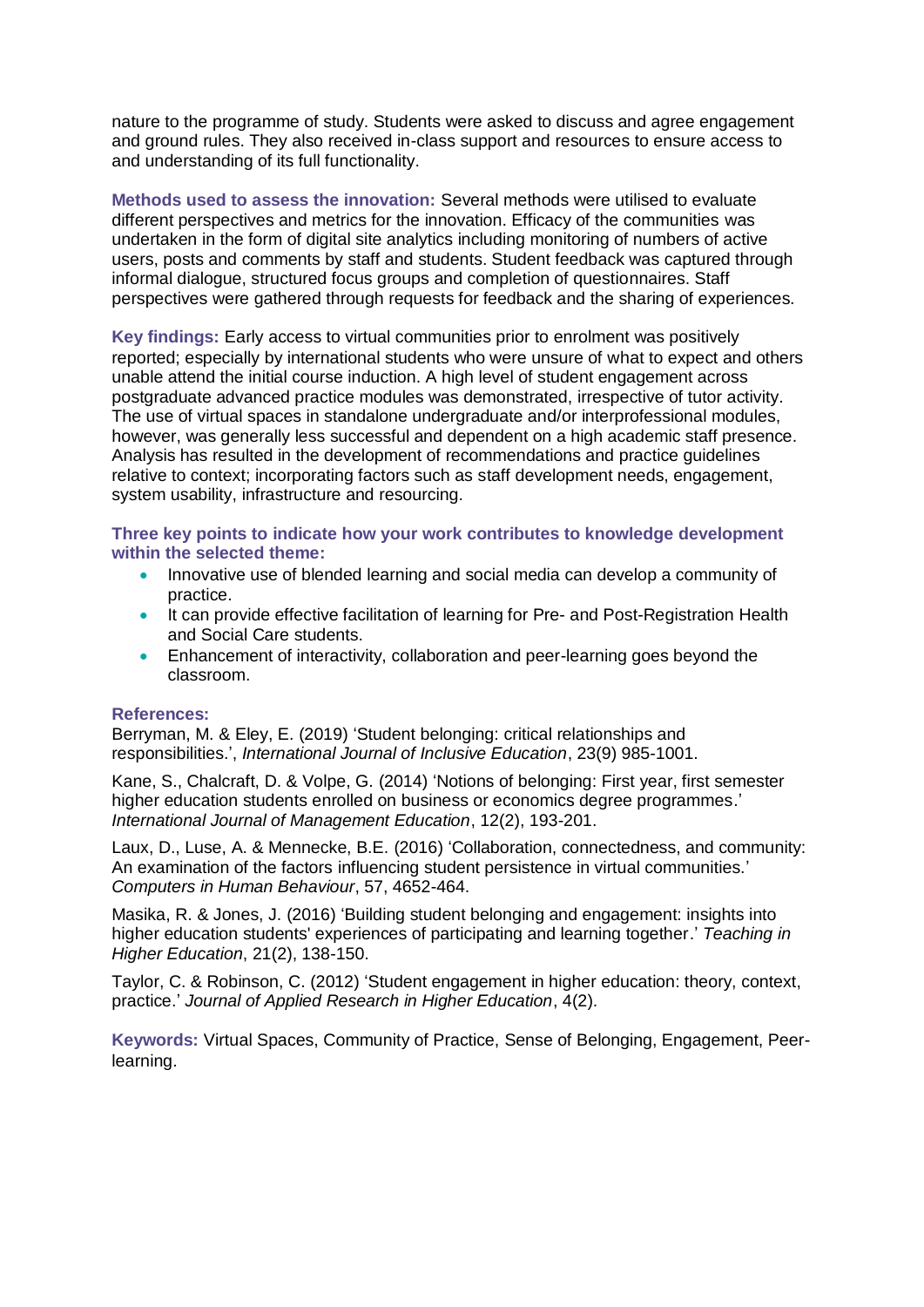#### **2Eiv, 10:30 - 12:20, 1 September 2021 Research paper Journey Women: The development of identity in Midwives** Suzanne Crozier, Edinburgh Napier

**Promotional abstract:** This paper presents the findings from a doctoral study which used Narrative Inquiry to explore the development of professional identity in midwives. The exploration is important because there is concern about the retention of midwives within the workforce. I will present the findings which will illustrate that becoming a midwife is more than possessing a set of skills and behaviours. Upon graduation midwives must establish an identity as both a professional and an employee when entering the workforce. The journey to becoming a midwife will be illustrated via the stories of five midwives who participated in the study.

#### **Background, including underpinning literature and, wherever possible, the**

**international relevance of the research:** The successful employment of midwives is fundamental to the delivery of the Government's ambitions for the maternity services in England and is also a global concern to meet the United Nations Sustainable Development Goals. Within the UK, the response to workforce concerns has been to increase student numbers and while there has been consideration of the needs of newly qualified midwives this has tended to focus on skills and personal attributes (Jones *et al*., 2015). The work of Holmes (2013, 2015) presents the development of identity as key to sustained employability and this has informed the rationale for the study.

**Aim(s) and/or research question(s)/research hypothesis(es):** The study is being carried out as part of the requirements for a Doctorate in Business Administration. The aim of the study is to explore the development of identity in midwives within the context of employability. The objectives are:

- 1. Review of the literature to analyse how employability is conceptualised in Midwifery.
- 2. Carry out a Narrative Inquiry to analyse and represent the stories told by midwives about their experiences of becoming a midwife to understand the development of professional and organisational identity.
- 3. Discuss the implications of the inquiry for the practice for those who educate and employ midwives.

**Research methodology/research design, any ethical issues, and methods of data collection and analysis:** A narrative inquiry approach was used to capture the stories told by midwives about their experiences of becoming a midwife. Narrative inquiry seeks to both understand and then present the world of the participants through their stories and enabled exploration of the processes by which the midwives developed an identity as a midwife (Clandinin & Connelly, 2000; Wang & Geale, 2015). A purposive sample was drawn from midwives who graduated between 2017-2019 and data were analysed to highlight the themes and stories which illustrate the journey to becoming a midwife (Reissman, 2008).

**Key findings and recommendations:** Data collection was completed in January 2021 and analysis has commenced considering two 'restorying' approaches (Ollerenshaw & Creswell, 2002). Following the story that each participant constructed about how they became a midwife, it is possible to identify a plot, setting, characters, problem and resolution. The plot reflects the experience-driven nature of a desire to help other women that motivates individuals to become midwives and the initial problems faced as a student which were resolved via the relationships that the midwives had with the women in their care. Further problems are faced as a new registrant/employee trying to manage the conflicting priorities of caring for women and meeting organisational demands. A key character in this dilemma is 'the band 7' but so too are the peer groups that the midwives developed as a student. All the stories include a significant crisis related to decision making and the resolution and end point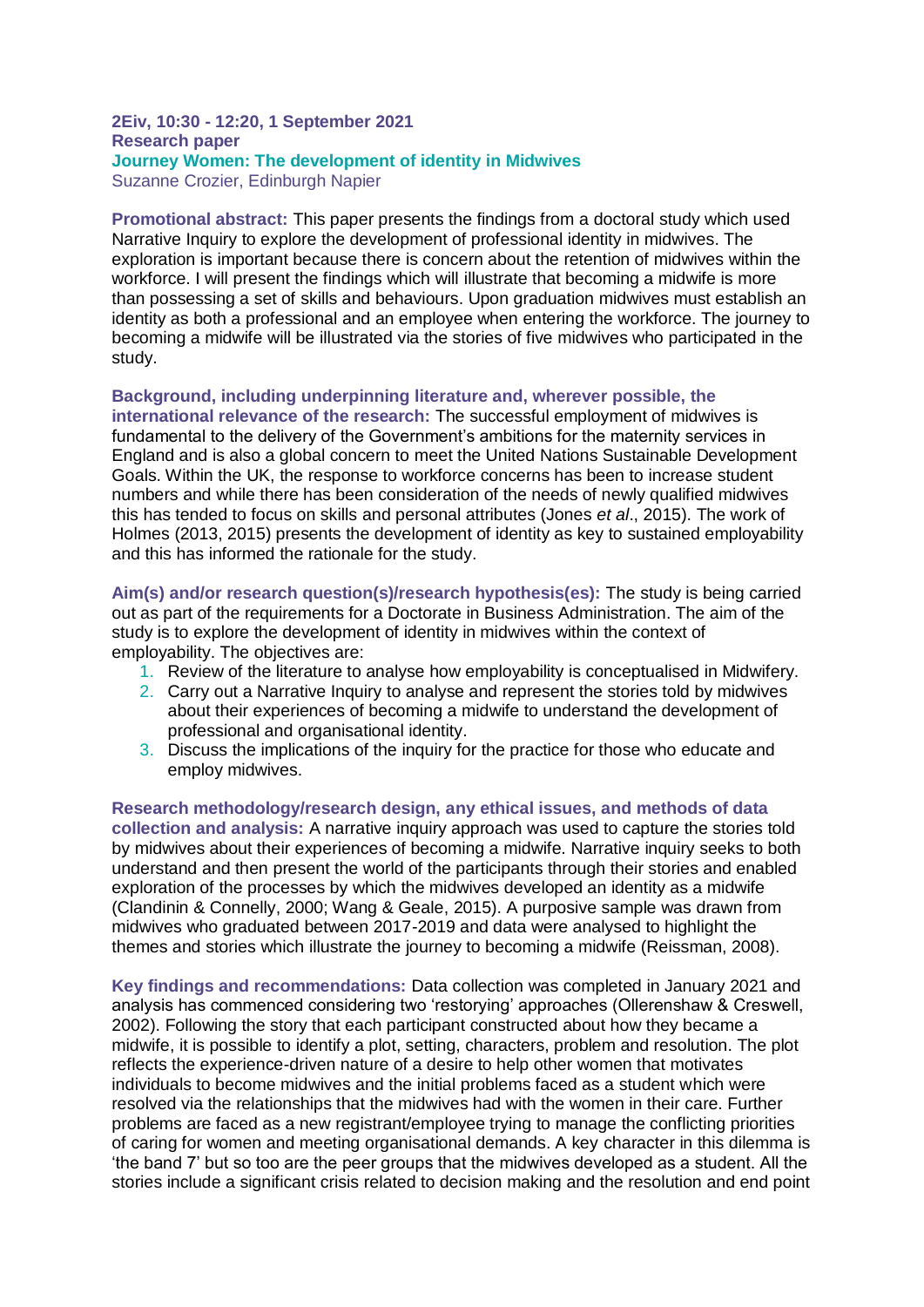varied depending on the actions of the other characters involved. Further reflexive work is ongoing to refine these stories including by sharing the 're-story' with the participants. At this stage, recommendations may include using the stories as a learning tool for final year students.

**Three key points to indicate how your work contributes to knowledge development within the selected theme:**

- Healthcare Education can benefit from considering the wider body of literature on graduate employability when evaluating the impact of education programmes on preparing students for the reality of employment once registered.
- The development of professional identity needs to be considered alongside an organisational identity as a placed student/employee.
- Re-storied narratives formed in the early years of practice can form a useful learning tool for student healthcare practitioners and those who employ them.

#### **References:**

Clandinin, D.J. & Connelly, F.M. (2000) *Narrative Inquiry: experience and story in qualitative research*. San Francisco: Jossey Bass.

Holmes, L.M. (2013) 'Competing perspectives on graduate employability: possession, position of process.' *Studies in Higher Education*, 38(4), 538-554.

Holmes, L.M. (2015) 'Becoming a graduate: the warranting of an emergent identity.' *Education + Training*. 57(2) 219-238.

Jones, K., Warren, A. & Davies, A. (2015) *Mind the Gap. Exploring the needs of early career nurses and midwives in the workplace*. Health Education England.

Ollerenshaw, J.A., & Creswell, J.W. (2002) 'Narrative Research: A Comparison of Two Restorying Data Analysis Approaches.' Qualitative Inquiry, 8(3), 329–347.

Reissman, C.K. (2008) *Narrative Methods for the Human Sciences*. Los Angeles: Sage.

Wang, C.C. & Geale, S.K. (2015) 'The power of story: Narrative inquiry as a methodology in nursing research*.' International Journal of Nursing Sciences*, 2, 195-198.

**Keywords:** Midwives, Narrative Inquiry, Professional Identity, Organisational Identity.

**2Ev, 1 September 2021, 10:30 - 12:20**

**Poster+**

**The lived experiences of newly appointed HCAs: The ward as a community of practice** Dr Rosemary Webster, University Hospitals of Leicester

**Promotional abstract:** This presentation highlights the impact of the clinical environment as a place of support for learning and development for Health Care Assistants (HCAs). This doctoral research used a phenomenological approach to explore the lived experience of 12 HCAs at 3-4 weeks and six months into their role. The analysis highlighted the impact of the clinical environment; with being part of an induction cohort and classroom learning seeming to have limited relevance. The findings point to the ward as a Community of Practice (Andrew *et al.*, 2008) and suggest ways to optimise the impact of the clinical workplace.

**Main focus/theme of, or issues addressed by, the poster:** This doctoral research is unique in that it is a UK study involving Health Care Assistants newly employed in an acute hospital setting. It resonates with the current focus on the development of the non-registered nursing workforce who have historically had an unstructured and somewhat ad hoc induction